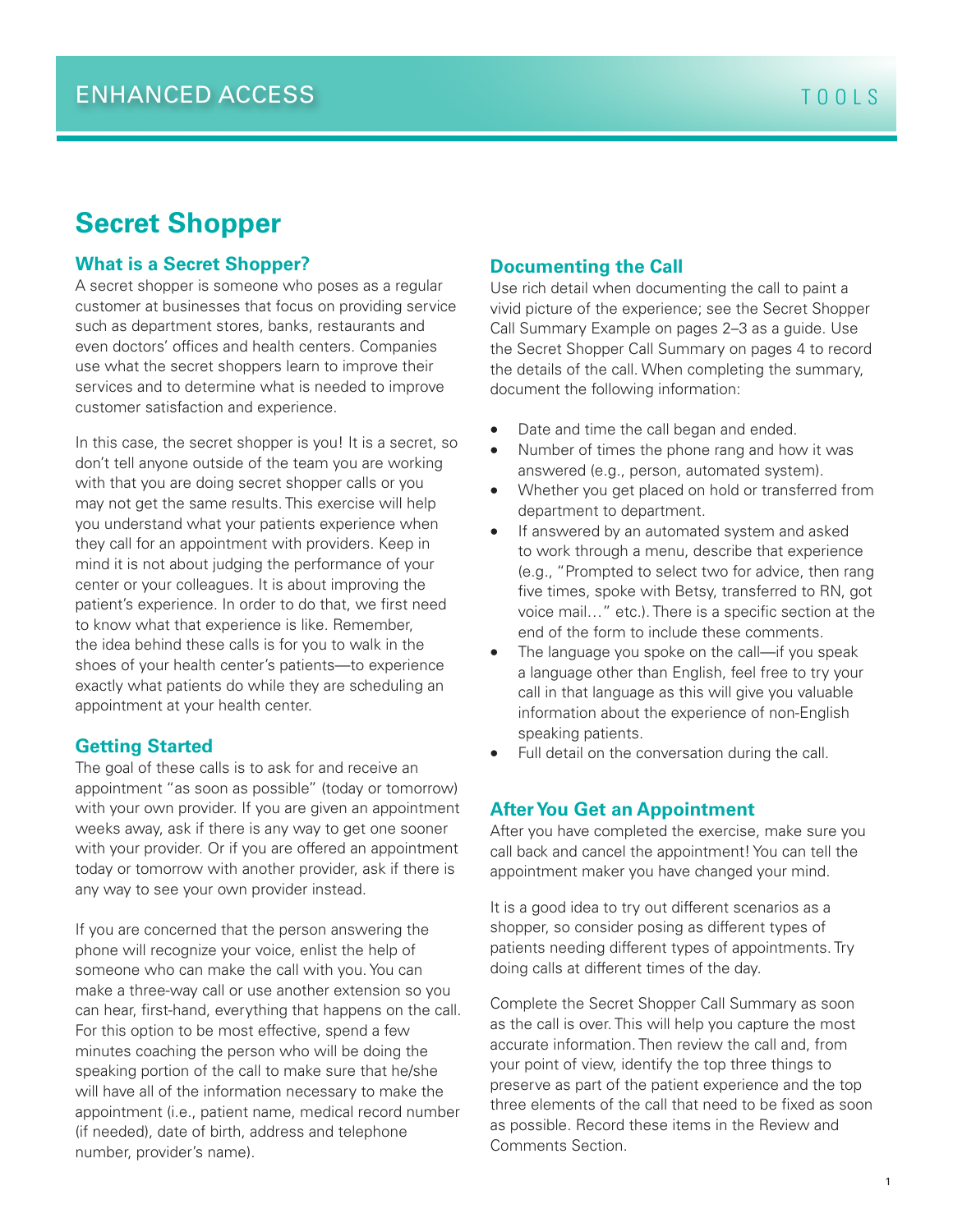## **Secret Shopper Call Summary Example**

| <b>Shopper Name: Barbara Smith</b>                                 | Time call began: 9:15 am             |  |  |
|--------------------------------------------------------------------|--------------------------------------|--|--|
| <b>Health Center: Best Health Center</b>                           | Time call ended: 9:38 am             |  |  |
| <b>Service: Pediatrics</b><br><b>Language of the call: English</b> |                                      |  |  |
| Type of Appointment: Follow up                                     | <b>Total length of call: 23 mins</b> |  |  |
| Day of the Week: Tuesday                                           | <b>Date of Call: 3/16/12</b>         |  |  |
| Date of the appointment I received: March 17, 2012                 |                                      |  |  |

| <b>Description and Notes</b>    |                                                 |
|---------------------------------|-------------------------------------------------|
|                                 |                                                 |
|                                 |                                                 |
| <b>Phone rings: 5 times</b>     |                                                 |
| Phone picked up by (select one) | Auto Attendant<br>Person                        |
|                                 | Placed on hold - Length of time on hold: 4 mins |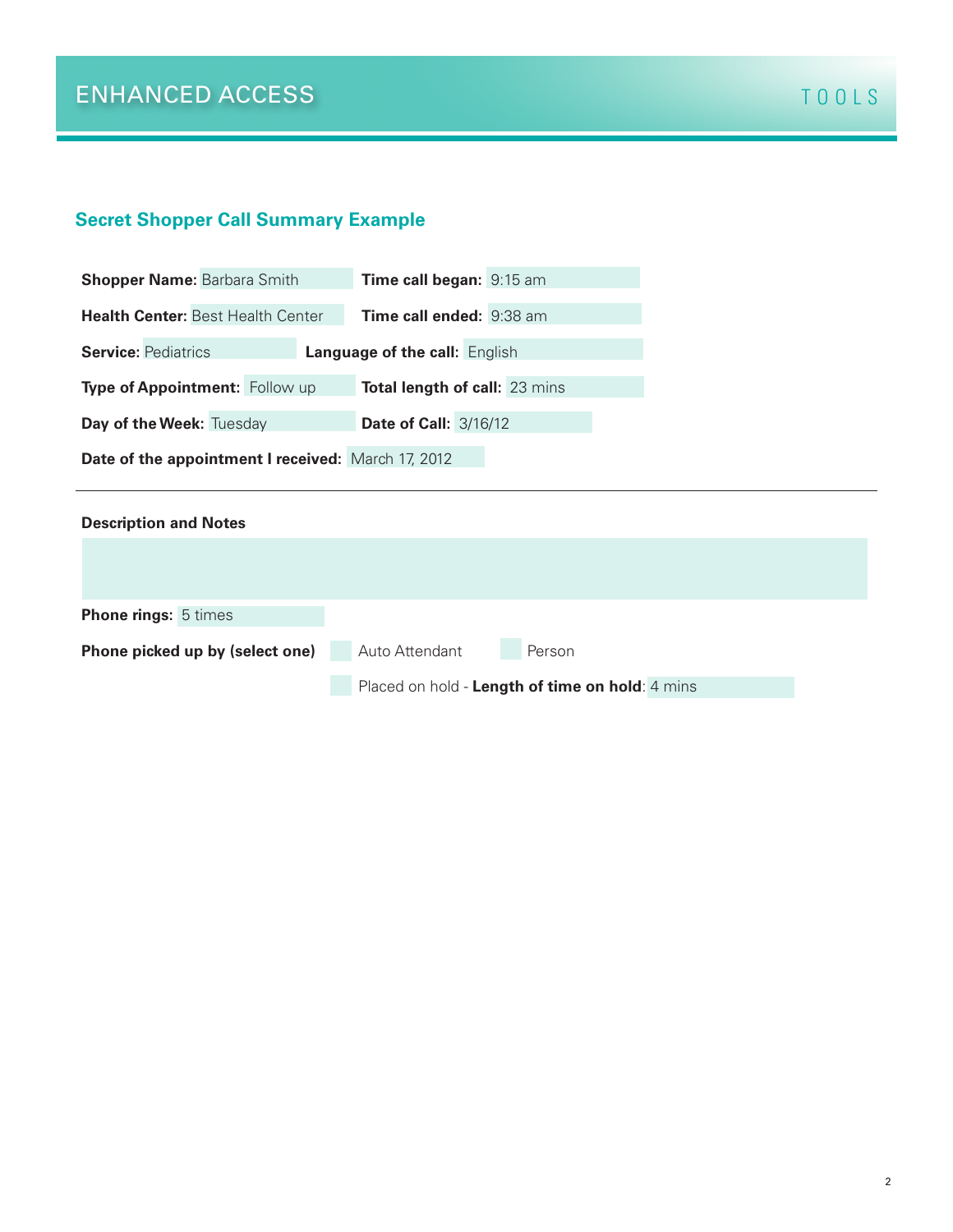| Health Center: | Good morning Best Health Center, can I help you?                                                                                                                                                                                   |
|----------------|------------------------------------------------------------------------------------------------------------------------------------------------------------------------------------------------------------------------------------|
| Caller:        | Good morning, I need to make an appointment.                                                                                                                                                                                       |
| Health Center: | Hold. (Put on hold with no warning—held for four minutes. When the person came back to the<br>phone they began where the conversation left off.)                                                                                   |
|                | Can I have your card number and doctor's name?                                                                                                                                                                                     |
| Caller:        | Oh, sure. My card number is 123456 and my doctor's name is Santiago.<br>I really need something soon.                                                                                                                              |
|                | (I can hear typing on the keyboard in the background.)                                                                                                                                                                             |
| Health Center: | I have an appointment on March 29. Do you want it?                                                                                                                                                                                 |
| Caller:        | March 29? Do you have anything sooner? My son was kicked out of school today because of a<br>ring worm infection, and I need him back in school. You don't have anything sooner? Nothing?                                          |
| Health Center: | (Sighs.) Hold on.<br>(The phone starts ringing again, six times, and someone else answers the phone).                                                                                                                              |
|                | Triage, Ms. C. speaking.                                                                                                                                                                                                           |
| Caller:        | Hi. Good Morning, I need to make an appointment for my son.                                                                                                                                                                        |
| Health Center: | I'm going to transfer you to Peds so you can make an appointment.                                                                                                                                                                  |
| Caller:        | OK. (Phone starts to ring again—this time the phone rings four times.)                                                                                                                                                             |
| Health Center: | This is Peds' Ms. S. speaking.                                                                                                                                                                                                     |
| Caller:        | Hi, I need to make an appointment for my son. He's been taken out of school for ring worm<br>infection. I need an appointment as soon as possible for him. They gave me March 29 but that's<br>too long to have him out of school. |
| Health Center: | OK, well-who is your doctor?                                                                                                                                                                                                       |
| Caller:        | Santiago.                                                                                                                                                                                                                          |
| Health Center: | Let me see OK, he's here tomorrow. Can you make it in at 12 pm?                                                                                                                                                                    |
| Caller:        | Yes, yes we can! Thank you so much.                                                                                                                                                                                                |
| Health Center: | You're welcome. We'll see you tomorrow. Remember to bring his insurance card. If anything<br>changes and you can't make the appointment, please give us a call at 555-569-4123.                                                    |
| Caller:        | I will. Thank you. See you tomorrow.                                                                                                                                                                                               |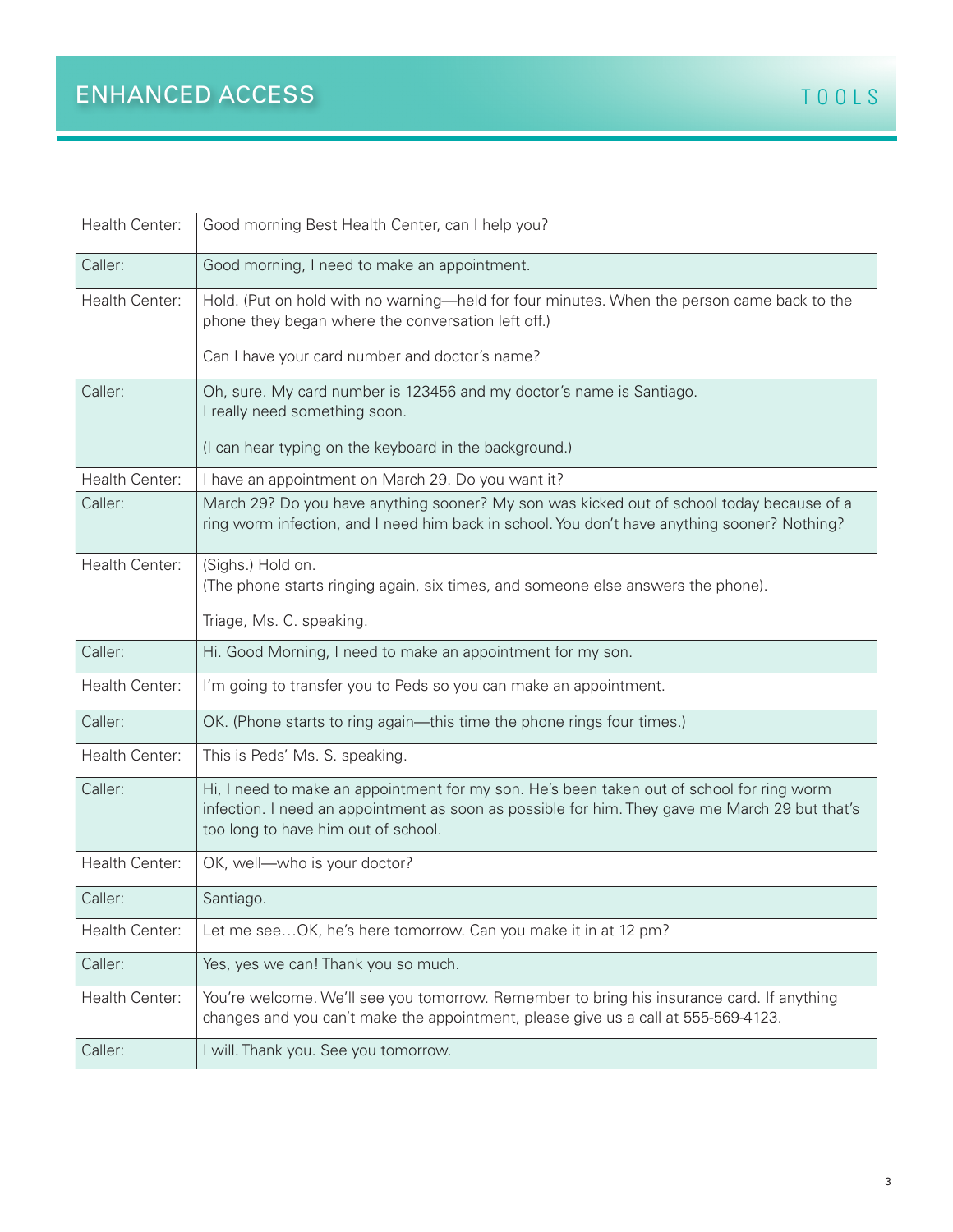#### **Secret Shopper Call Summary**



Source: Adapted from materials developed by Primary Care Development Corporation and Coleman Associates, 2006-2007; Neal R, et al.